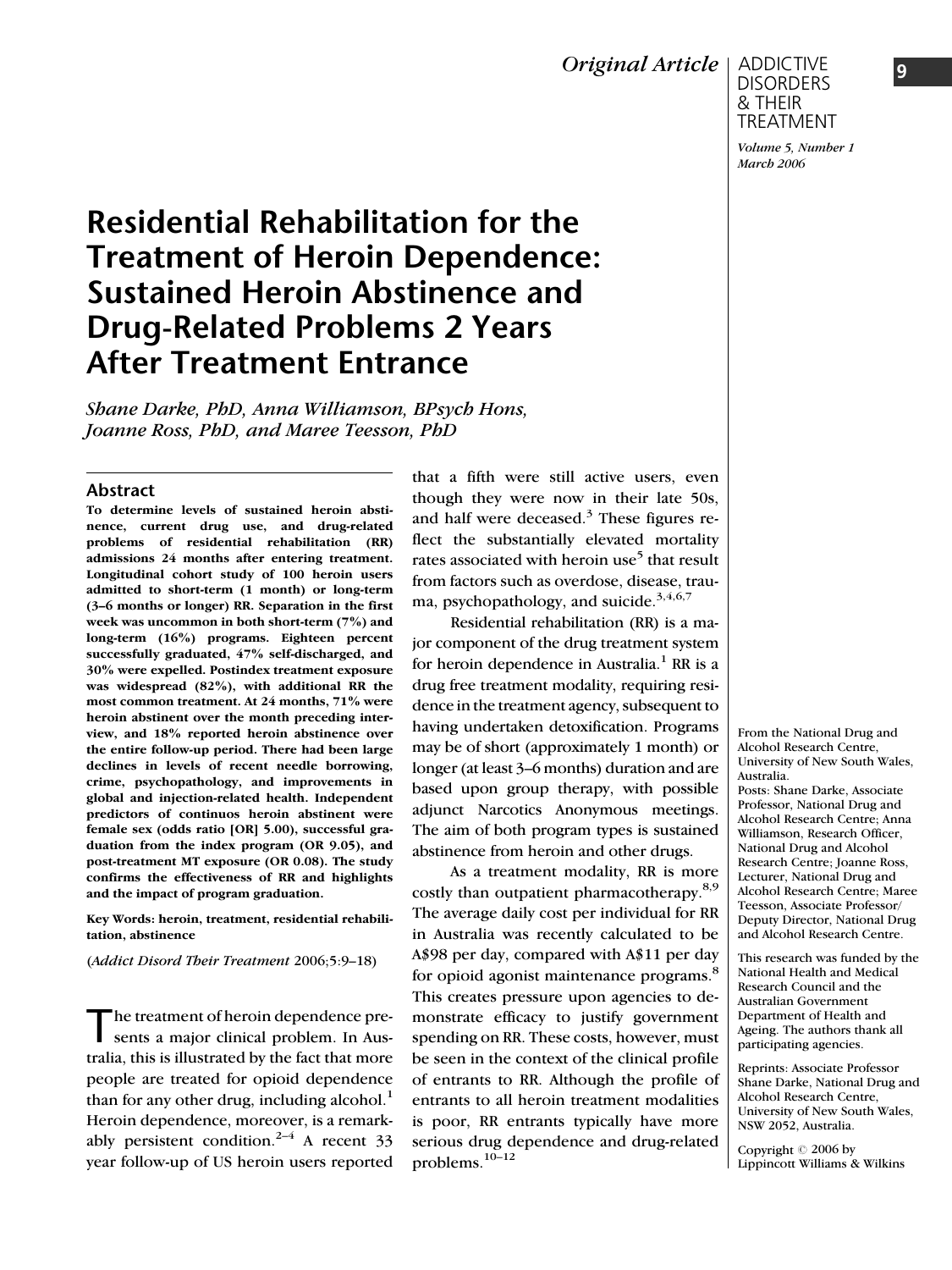Volume 5, Number 1 March 2006

Despite the poor clinical profile of RR clients, clinical improvements associated with RR have been demonstrated amongst US, UK, and Australian samples. $11,13,14$  Gossop et al<sup>14</sup> recently reported that half of RR clients in the UK based National Treatment Outcome Study were heroin abstinent in the period immediately preceding 12 months follow-up, as were 70% of RR clients from the Australian Treatment Outcome Study  $(ATOS)$ .<sup>13</sup> The levels of abstinence seen at 12 months are certainly encouraging. The aim of RR, however, is to achieve stable abstinence. In consideration of the persistence of heroin use, abstinence at follow-up points may not truly reflect heroin use patterns over the entire follow-up period. A period of abstinence immediately before follow-up may, in fact, be an exception rather than a reflection of stable, sustained abstinence. Only a quarter of those in the ATOS cohort who were heroin abstinent at 12 month follow-up had been so for the entire 12 month period,  $13$  with a similar pattern being reported by Sheehan et  $al<sup>15</sup>$ in the UK.

One factor repeatedly associated with better treatment outcome is longer retention time. $11,14,16-18$  As noted above, however, RR programs differ substantially in length. Does this mean that superior outcome will be associated with longer retention in long-term programs? The picture appears to be more complex than this. Retention for a least 3 months has been associated with superior outcome in US programs.<sup>19</sup> Gossop et al<sup>14</sup> noted better outcome amongst those who stayed 90 days in British long-term programs  $(>\frac{3}{2}$  mo) and also for those who stayed 28 days or more in shorter programs (<3 mo). The results of Gossop et al<sup>14</sup> indicate that retention must be seen in the context of the intended treatment length. Moreover, the circumstances of treatment separation may be crucial. Successful completion of a RR program (''graduation''), as opposed to self-discharge or expulsion, may be a major factor independent of program length or

retention time per se. Thus, a longer period ending in expulsion may be less efficacious than a shorter stay that ends in graduation.

The current study aimed to examine index retention and separation circumstances of RR admissions in ATOS, subsequent treatment experiences over 24 months, the drug use of the cohort at 24 months, and levels of drug-related problems (e.g., crime). In particular, the study aimed to ascertain levels of sustained heroin abstinence over 24 months and to examine the role of index treatment in such an outcome.

Specifically, the study aimed to

- 1. Ascertain the treatment histories of RR entrants over 24 months postindex admission;
- 2. Determine levels of sustained heroin abstinence, current drug use, and drugrelated problems at 24 months posttreatment admission; and
- 3. Determine factors associated with continuous heroin abstinence between treatment admission and 24 months follow-up.

## MATERIALS AND METHODS

## Procedure

The data were collected from the New South Wales component of ATOS. Baseline interviews were conducted between February 2001 and August 2002. ATOS is a longitudinal study of entrants to treatment for heroin dependence, recruited from randomly selected treatment agencies delivering maintenance treatment, detoxification, or RR. The current paper focuses on entrants to RR. The RR entrants were recruited from 4 randomly selected drug free agencies in the greater Sydney region. The agencies comprised 2 short-term programs (approximately 1 mo duration) and 2 long-term programs (approximately 3–6 months duration). Treatment retention was determined by file audits of participating agencies, and reason for discharge was also ascertained.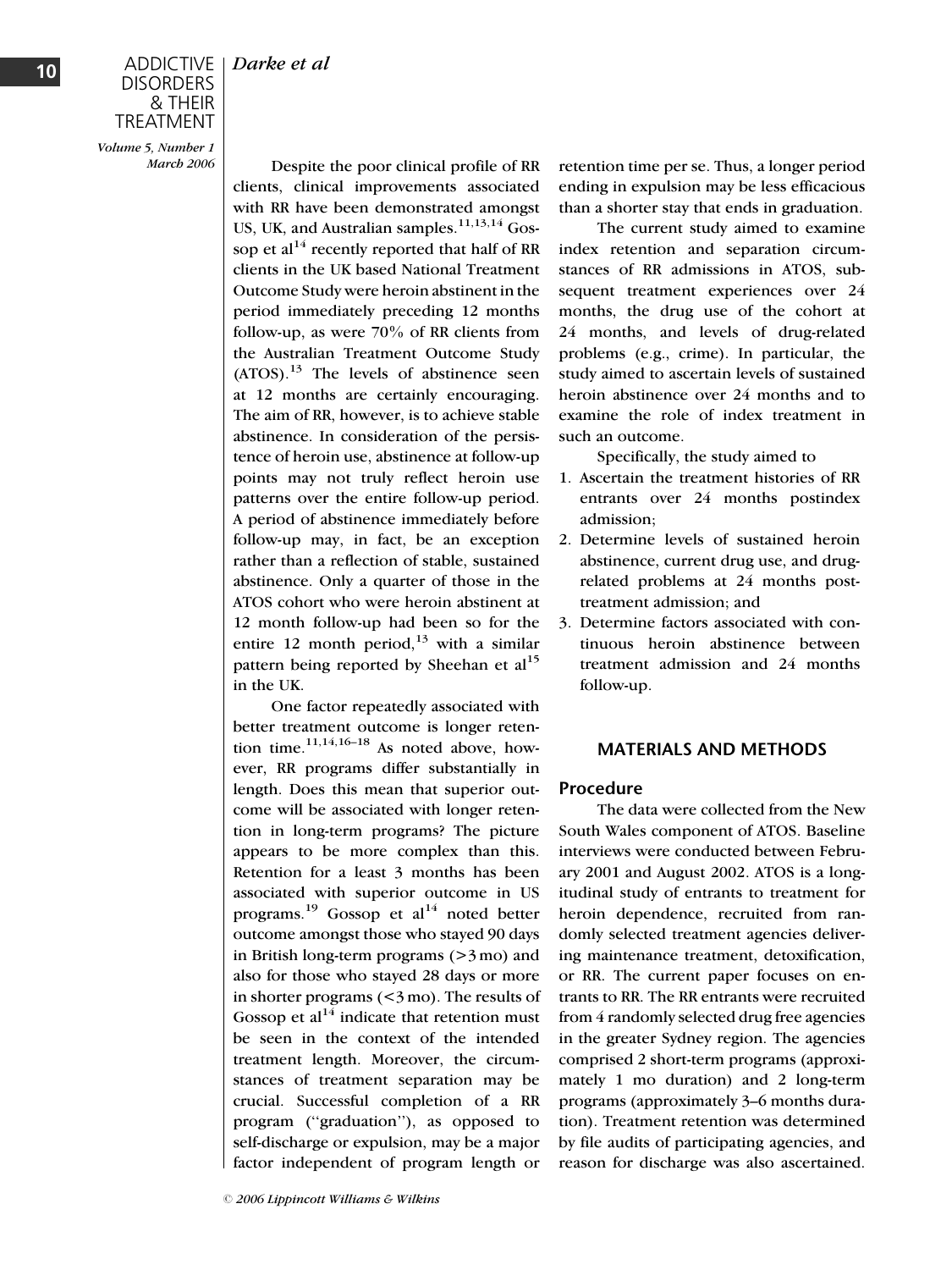## ADDICTIVE DISORDERS & THEIR TREATMENT

Volume 5, Number 1 March 2006

Participants were interviewed at baseline, 3, 12, and 24 months. Eligibility criteria were 1) no treatment for heroin dependence in the preceding month, 2) no imprisonment in the preceding month, and 3) participant agreed to give contact details for follow-up interviews.

ATOS relies on self-reported drug use. Hair sampling, however, was conducted at 3 month follow-up interview of 61 randomly selected participants (approximately 10% of the baseline sample) as a bio-marker for heroin use over the month preceding interview. The overall agreement between self-reported heroin use and the presence of morphine in hair was  $75\%$  (kappa = 0.49). In 15% of discrepancies, heroin use was reported but morphine not detected. In only 10% of cases was recent heroin use denied but morphine detected. Because of logistical constraints, no hair sampling was conducted at other times throughout the follow-up period.

## Structured Interview

#### Baseline

Subjects were administered a structured interview that addressed demographics, treatment history, drug use history, heroin overdose history, and psychopathology. Drug use, needle risk-taking, injection-related health problems, and criminal behaviours over the month preceding interview were measured using the Opiate Treatment Index.<sup>20</sup>

General physical and mental health were measured using the Short-Form 12  $(SF12).<sup>21</sup>$  The SF 12 has a mean of 50 and a standard deviation of 10, with lower scores indicating poorer physical or psychologic health. DSM IV diagnoses of heroin dependence and current Major Depression were obtained using the Composite International Diagnostic Instrument (CIDI).<sup>22</sup>

#### 24 Month interview

The 24 month interview was an abbreviated form of the baseline interview. Participants were asked how many times they had begun treatment, in any modality, for heroin dependence since baseline interview and the time spent in each treatment episode. The cumulative number of treatment days (in any modality) was calculated. Current drug use, injection related risk behaviours, injection-related health problems, and criminality in the month preceding interview were measured by the Opiate Treatment Index. Participants were asked about heroin overdoses in the period since baseline. The SF12 was re-administered to obtain a measure of current general physical and mental health. DSM IV diagnoses of current Major Depression were obtained using the CIDI.

#### Statistical Analyses

t tests were used for continuous data. Paired  $t$  tests were used to examine differences between baseline and follow-up for continuous variables. Where distributions were highly skewed, medians were reported and Mann-Whitney  $U$  tests conducted. For categorical variables, odds ratios (OR) and 95% confidence intervals (CI) were calculated. The McNemar test for paired proportions was used to examine differences in proportions between baseline and followup. To determine independent predictors of continuous heroin abstinence, logistic regressions with backward elimination were performed. The Hosmer-Lemeshow statistic was used to determine goodness of fit of the final model. All analyses were conducted using SPSS for Windows (release 12.0.1, Chicago, IL $)^{23}$ 

#### RESULTS

#### Sample Characteristics

A total of 100  $(75\%)$  of the cohort of 133 RR entrants were successfully reinterviewed at 24 months. A further 6 (5%) were known to be incarcerated, and  $4(3\%)$  were deceased. At baseline, the mean age of those successfully followed-up was 28.0 (SD 6.9, range 18–49) years, and 65% were male. Ninety-three percent had been enrolled in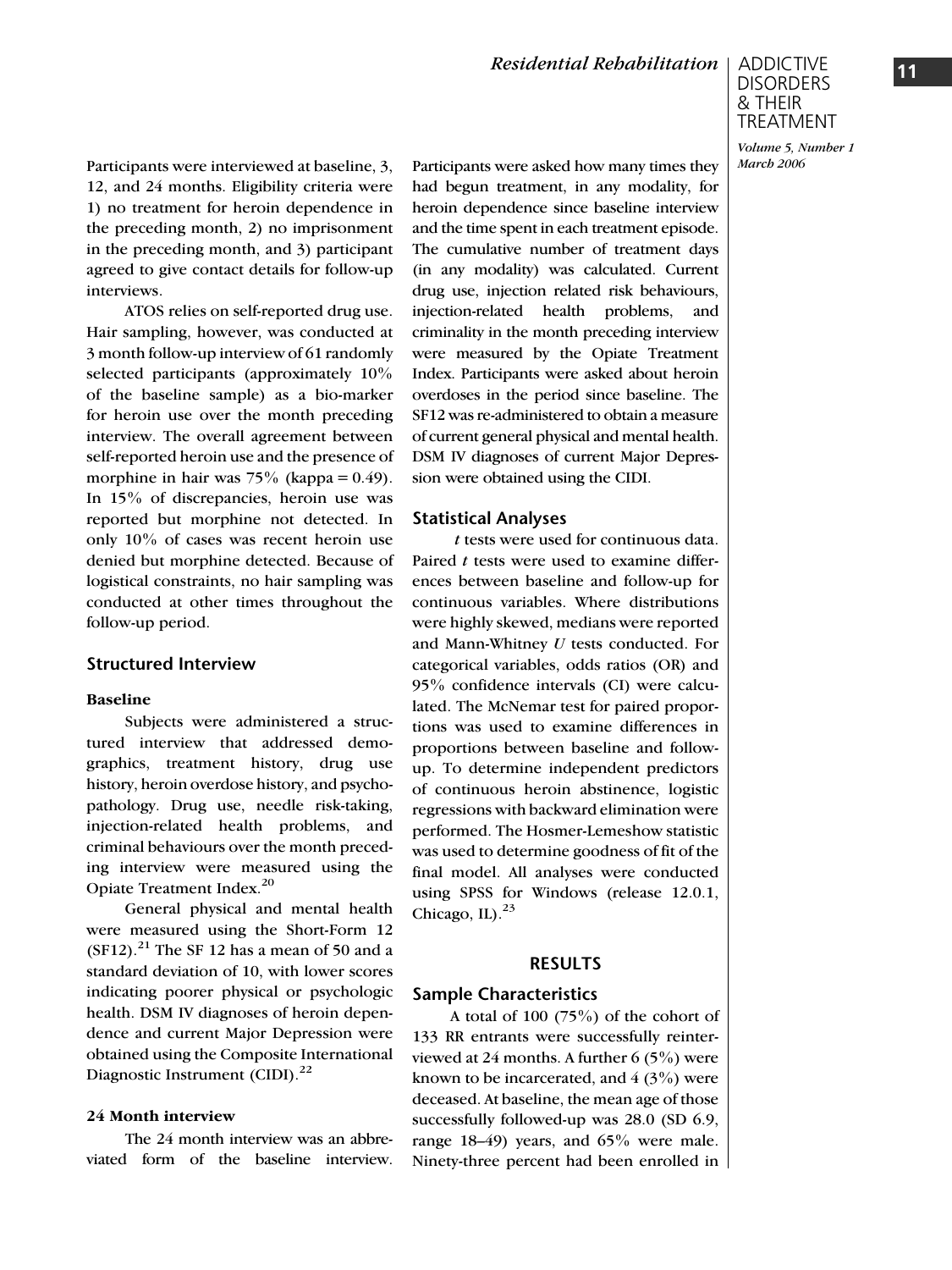& THEIR TREATMENT Volume 5, Number 1

DISORDERS

March 2006

treatment for opiate dependence before ATOS, with no significant difference between males  $(91\%)$  and females  $(97\%)$ . At baseline, 32% met criteria for current Major Depression.

The mean length of heroin use career at baseline was  $9.2$  (SD 7.0, range  $\leq 1-31$ ) years, and 67% had been daily heroin users over the month preceding baseline interview. The sample had used a mean of 9.6 (SD 1.4, range 5–11) drug classes in their lives and 5.1 (SD 1.6, range 2–9) in the month preceding interview.

There were no significant differences between long and short-term program entrants in age, sex, length of heroin use career, polydrug use, criminality, global psychological distress, or major depression. The only significant difference between entrants was that those in longer-term programs were more likely to have used heroin on a daily basis over the month preceding index treatment (76% vs. 45%, OR 3.84, CI 1.54–9.56).

Comparisons of those re-interviewed with those lost to follow-up indicated there were no differences in age, heroin use, previous treatment enrolment, criminal involvement, or global mental health.

## Index Treatment Retention

The median retention time in the short-term index programs was 15 (range 4–39) days and 60 (range 3–291) days for those enrolled in long-term programs (Table 1). Separation within the first week was uncommon in both short-term  $(7%)$ and long-term (16%) programs. Amongst entrants to long-term programs, 61% were retained for 30 days or longer. There were no sex differences in retention times.

The most common separation circumstance was self-discharge  $(47%)$ , whereas 30% were expelled (Table 1). Eighteen percent successfully graduated, including 35% of those in short-term program and 10% of those in long-term programs. There were no differences in sex or age

|                                           | <b>Males</b><br>$(n = 65)$ | <b>Females</b><br>$(n = 35)$ | <b>A11</b><br>$(n = 100)$ |
|-------------------------------------------|----------------------------|------------------------------|---------------------------|
| Index treatment                           |                            |                              |                           |
| Days retained                             |                            |                              |                           |
| Short-term program (mdn)                  | 15                         | 20                           | 15                        |
| Long-term program (mdn)                   | 64                         | 47                           | 60                        |
| All programs (mdn)                        | 60                         | 30                           | 28                        |
| Separation $(\% )$                        |                            |                              |                           |
| Graduated                                 | 15                         | 24                           | 18                        |
| Self discharge                            | 45                         | 50                           | 47                        |
| Expelled                                  | 36                         | 21                           | 30                        |
| Referred to other treatment               | 5                          | 3                            | 4                         |
| Prison                                    | $\overline{\mathbf{3}}$    | $\Omega$                     | 1                         |
| Currently in treatment $(\% )$            | 20                         | 31                           | 24                        |
| <b>MT</b>                                 | 14                         | 29                           | 19                        |
| <b>DTX</b>                                | 2                          | 0                            | 1                         |
| <b>RR</b>                                 | 5                          | 3                            | 4                         |
| Postindex treatment $(\% )$               | 85                         | 77                           | 82                        |
| MT                                        | 46                         | 51                           | 48                        |
| <b>DTX</b>                                | 37                         | 26                           | 33                        |
| <b>RR</b>                                 | 55                         | 51                           | 55                        |
| No. treatment episodes (24 mths) (mdn)    | 3                          | 3                            | 3                         |
| No. days in any treatment (24 mths) (mdn) | 200                        | 190                          | 191                       |

mdn indicates median.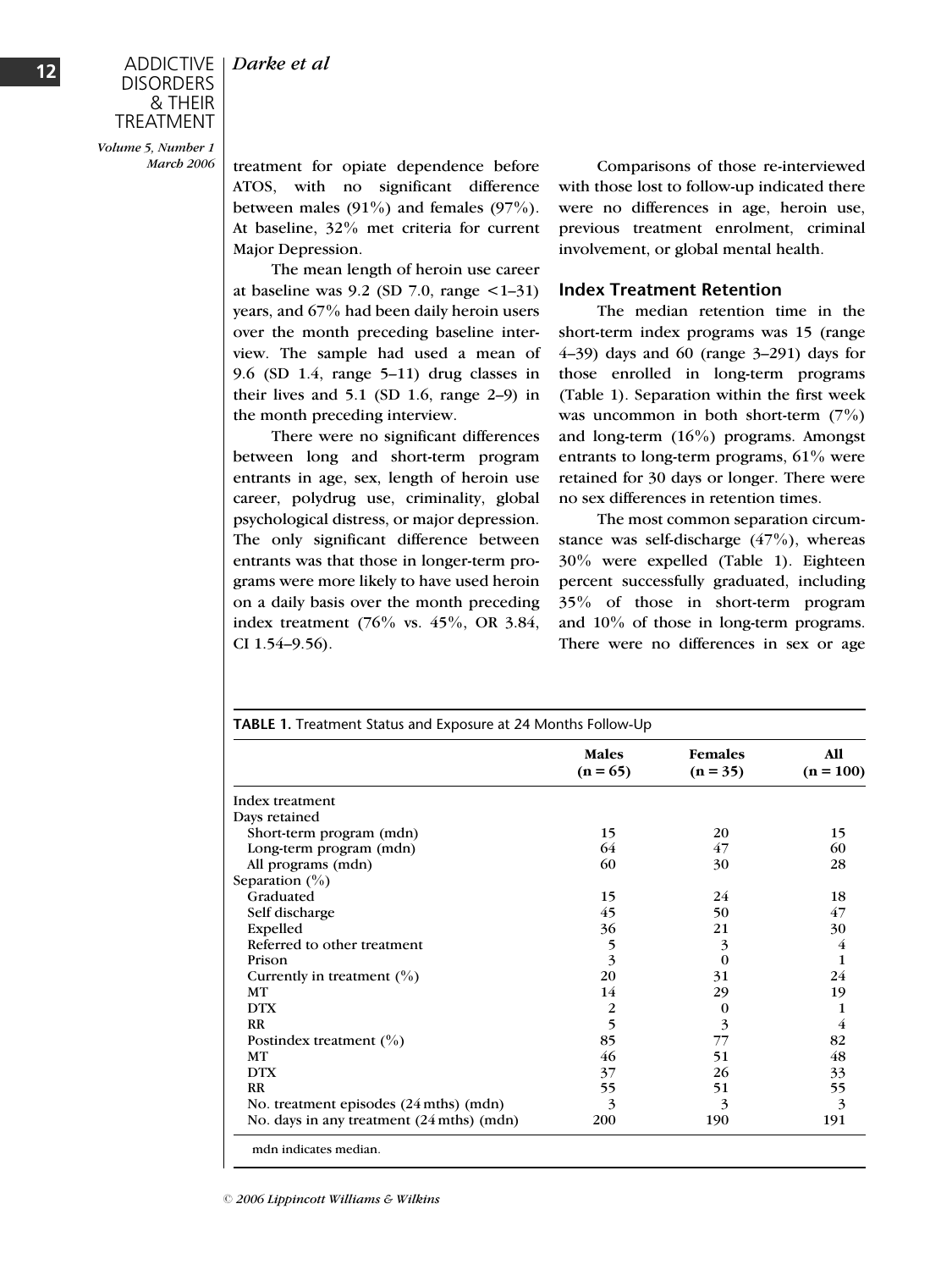

March 2006

between those who graduated and those who did not.

## Postindex Treatment

Postindex treatment exposure was widespread (82%) and was the norm among both sexes (Table 1). The most common postindex treatment was RR (55%). Twentyfour percent were currently enrolled in a drug treatment program at 24 months, most commonly maintenance (methadone or buprenorphine). The median time in any form of treatment over the study period was 191 (range 7–869) days over a median of 3 treatment episodes (range 1–16).

## Drug Use and Drug-Related Problems at 24 Months

#### Heroin and other drug use

At 24 months, 71% of the cohort were abstinent from heroin over the month preceding interview (Table 2). Daily heroin use was reported by 12% of the RR cohort, a significant decline from the 67% reported

at baseline. There was no difference between short or longer-term programs in either current heroin abstinence  $(72\% \text{ vs. } 70\%)$  or daily use  $(10\% \text{ vs. } 13\%)$ . There were also no significant difference between males and females in the proportions who were heroin abstinent at 24 months (69% vs.  $74\%$ ), or who were daily heroin users  $(12\% \text{ vs. } 12\%)$ . The large decline in heroin use was marked at 3 month follow-up, and the overall proportion reporting current heroin abstinence remained constant at each subsequent follow-up point (Fig. 1). Of those who had been heroin abstinent at 12 month interview, 84% subsequently reported heroin abstinence at 24 month interview.

Heroin abstinence over the entire first year after index treatment admission was reported by 25% of participants, with no significant sex difference (male 22%, female  $34\%$ ). At 24 months,  $18\%$  of the cohort reported continuous heroin abstinence, with males less likely to do so  $(11\%$  vs. 31%, OR 0.26, CI 0.09–0.76).

| TABLE 2. Drug Use and Drug-Related Problems at 24 Months Follow-Up |                 |           |                                                                                        |  |  |
|--------------------------------------------------------------------|-----------------|-----------|----------------------------------------------------------------------------------------|--|--|
| <b>Outcome Measure</b>                                             | <b>Baseline</b> | 24 Months | Comparisons                                                                            |  |  |
| Drug use                                                           |                 |           |                                                                                        |  |  |
| Heroin                                                             |                 |           |                                                                                        |  |  |
| Current heroin abstinent $(^{0}\!/_{0} 1 \text{ mo})$              | 2               | 71        | $\chi^2$ = 65.1, P > 0.001                                                             |  |  |
| Daily heroin use                                                   | 67              | 12        | $\chi^2$ = 45.3, P > 0.001                                                             |  |  |
| Other drugs                                                        |                 |           |                                                                                        |  |  |
| Amphetamines                                                       | 38              | 12        | $\chi^2$ = 17.4, P<0.001                                                               |  |  |
| Cocaine                                                            | 32              | 3         | $\chi^2$ = 25.3, P<0.001                                                               |  |  |
| Cannabis                                                           | 70              | 35        | $\chi^2$ = 28.9, P<0.001                                                               |  |  |
| Benzodiazepines                                                    | 51              | 15        | $\chi^2$ = 25.5, P<0.001                                                               |  |  |
| Alcohol                                                            | 59              | 52        | <b>NS</b>                                                                              |  |  |
| No. drug classes used (1 mo)                                       | 5.1             | 2.6       | $t_{99} = 11.4, P > 0.001$                                                             |  |  |
| Needle risk-taking $(\% 1 \text{ mo})$                             |                 |           |                                                                                        |  |  |
| Daily injections                                                   | 76              | 12        |                                                                                        |  |  |
| Borrowed used needles                                              | 32              | 2         |                                                                                        |  |  |
| Crime $(^{0}\!/_{0} 1 \text{ mo})$                                 | 56              | 13        | $\chi^2$ = 58.4, P > 0.001<br>$\chi^2$ = 25.3, P > 0.001<br>$\chi^2$ = 34.6, P > 0.001 |  |  |
| Health                                                             |                 |           |                                                                                        |  |  |
| SF12 physical health score (1 mo)                                  | 44.1            | 50.3      |                                                                                        |  |  |
| Injection-related health problem $(^{0}\!/_{0} 1 \text{ mo})$      | 83              | 18        | $t_{99} = 4.5, P > 0.001$<br>$\chi^2 = 56.1, P < 0.001$                                |  |  |
| Overdosed $(^{0}_{0}$ previous 12 mths)                            | 33              | 11        | $\chi^2$ = 12.4, P<0.001                                                               |  |  |
| Psychopathology                                                    |                 |           |                                                                                        |  |  |
| SF12 mental health scores (1 mo)                                   | 28.1            | 41.9      |                                                                                        |  |  |
| Current major depression $(\% )$                                   | 32              | 8         | $t_{99} = 9.7, P > 0.001$<br>$\chi^2 = 18.9, P < 0.001$                                |  |  |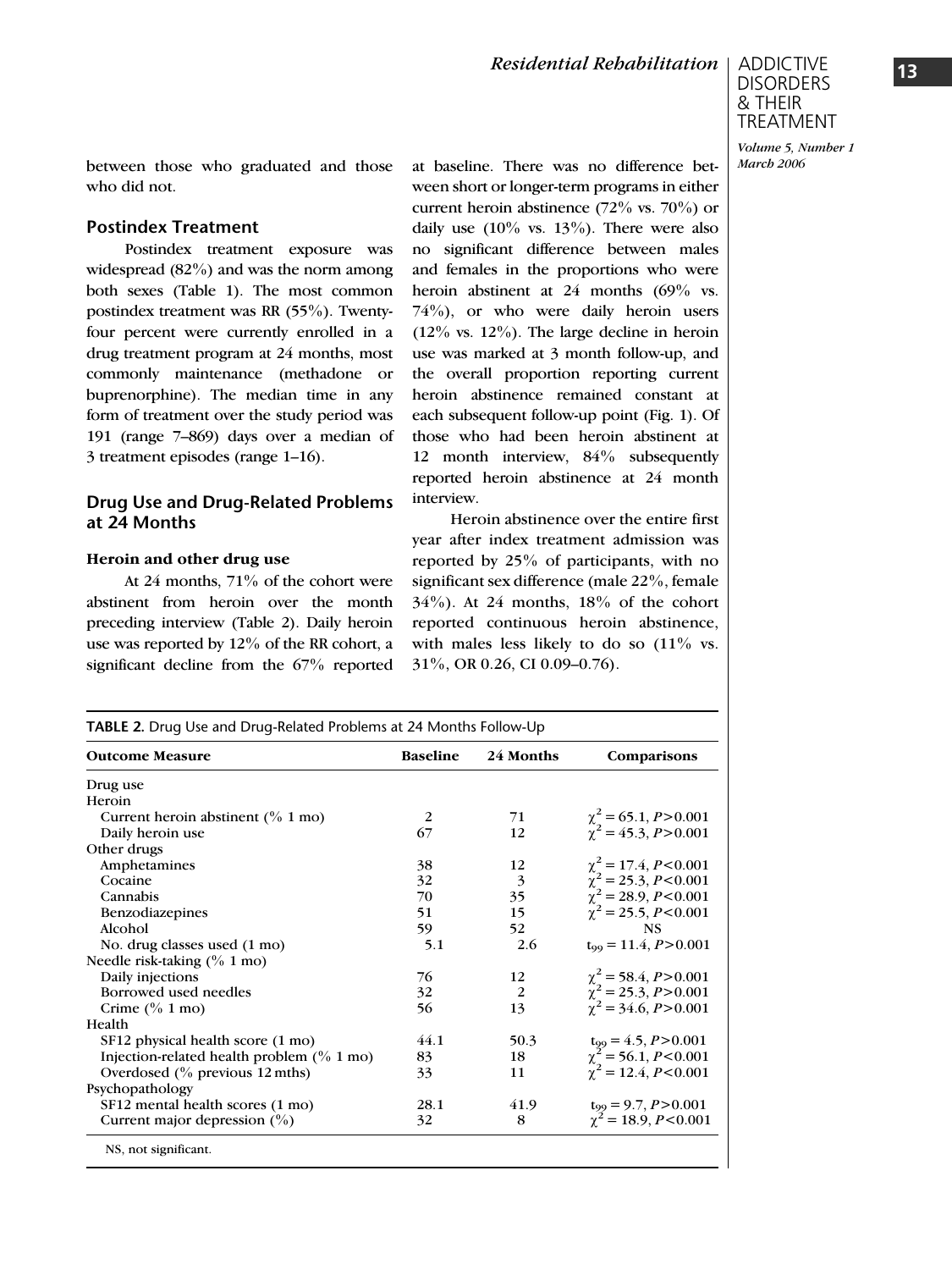Darke et al



Volume 5, Number 1 March 2006



FIGURE 1. Heroin use at baseline, 3, 12, and 24 months.

Polydrug use declined from a mean of 5.1 drug classes in the month preceding baseline to 2.6 in the month preceding 24 month follow-up (Table 2), with no sex difference. In addition to reductions in heroin use, there had been substantial reductions in the use of amphetamines, cocaine, cannabis, and benzodiazepines. The proportion reporting current alcohol use had remained stable (Table 2).

## Risk-taking

The proportion injecting daily declined significantly from 76% to 12% at 24 months follow-up (Table 2), with no significant sex difference. Recent injecting with borrowed used equipment declined markedly from  $32\%$  to  $2\%$ , again with no sex difference at 24 months.

## Crime

There had been substantial reductions in criminality (Table 2). Over half of the cohort had committed criminal acts in the month preceding ATOS enrolment compared with 13% at 24 month follow-up. The large reduction in criminality was evident amongst both male and females, with no sex difference.

## Health

SF12 physical health scores improved by over half a standard deviation so that the mean score at 24 months was now identical to that of the general population (Table 2). At baseline, 83% of the cohort reported current injection-related health problems. At 24 months, this had declined to 18% of participants, with no significant gender difference. The proportion who had experienced a heroin overdose in the year preceding 24 month interview was substantially lower that reported in the year preceding index treatment (33% vs. 11%) (Table 2).

## Psychopathology

SF12 mental health scores improved by more than 1 standard deviation (Table 2). Scores remained lower than those of the general population, indicating ongoing higher level of current psychologic distress than seen among the general population. Similarly, the prevalence of current major depression declined significantly from 32% to  $8\%$  at 24 month follow-up. There were no significant sex differences in psychopathology at 24 month follow-up.

## Factors Associated with Continuous Heroin Abstinence over 24 Months

Because the primary aim of RR was to achieve sustained heroin abstinence, factors associated with abstinence over the followup period were examined (Table 3). As noted above, 18% of the cohort reported heroin abstinence over the entire follow-up period. Those who maintained heroin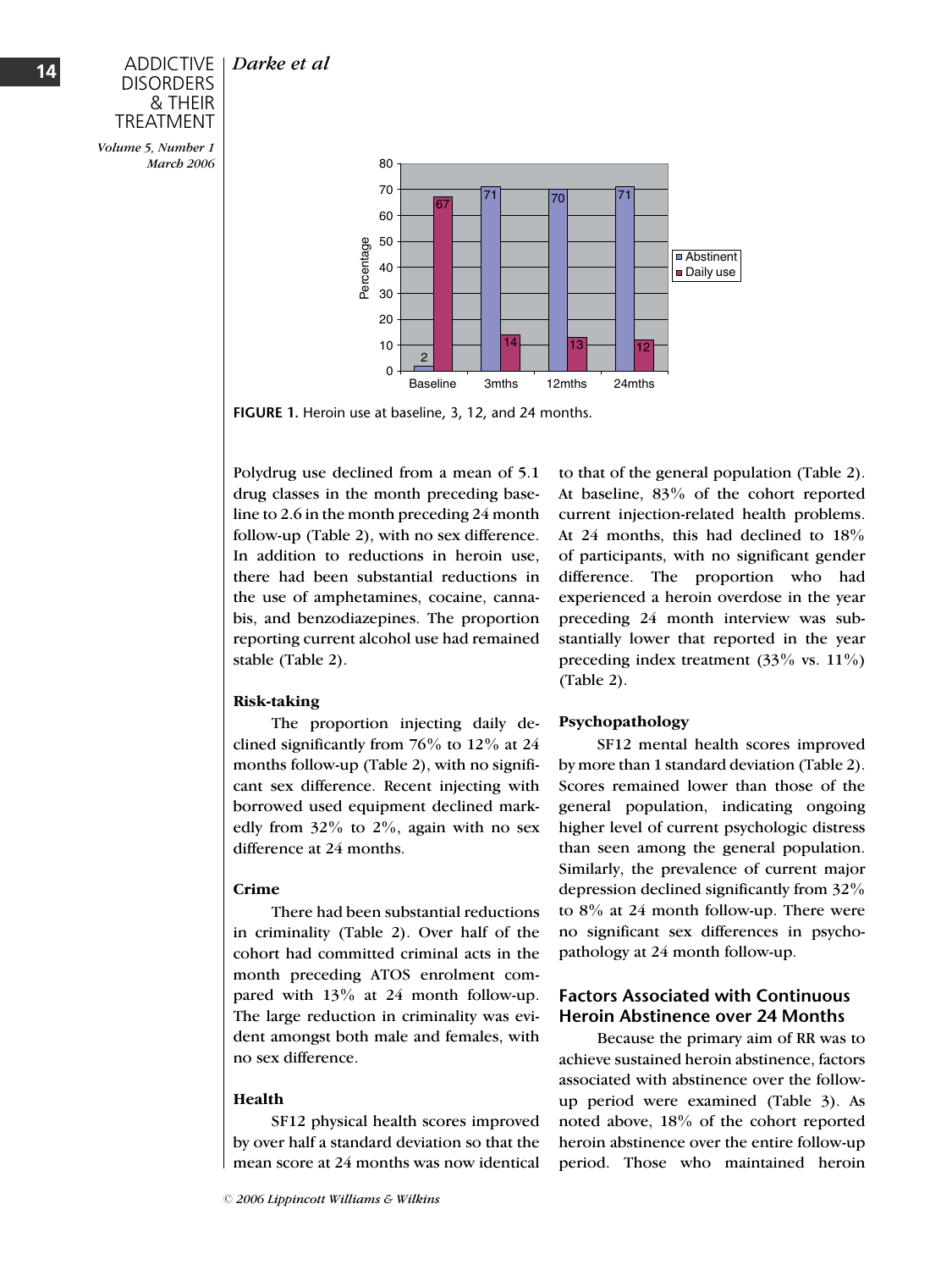## ADDICTIVE DISORDERS & THEIR TREATMENT

Volume 5, Number 1 March 2006

| <b>Variable</b>                            | <b>Abstinent</b><br>$(n = 18)$ | <b>Heroin Use</b><br>$(n = 82)$ | Comparisons              |
|--------------------------------------------|--------------------------------|---------------------------------|--------------------------|
| Demographics                               |                                |                                 |                          |
| Age                                        | 29.7                           | 27.6                            | <b>NS</b>                |
| Sex $(\%$ male)                            | 39                             | 71                              | OR 0.26 $(0.09-0.76)$    |
| Treatment exposure                         |                                |                                 |                          |
| Index                                      |                                |                                 |                          |
| Program type $(\%$ longer-term)            | 72                             | 71                              | <b>NS</b>                |
| Days in index treatment                    | 58                             | 28                              | $U = 466, P < 0.017$     |
| Graduation status $\frac{0}{0}$ graduated) | 50                             | 10                              | OR $9.3$ (2.9–30.0)      |
| Graduated $(\% )$                          | 53                             | 47                              |                          |
| Expelled $(\% )$                           | 10                             | 90                              |                          |
| Self-discharged $(\%)$                     | 9                              | 91                              |                          |
| Postindex                                  |                                |                                 |                          |
| MT                                         | 6                              | 37                              | OR $0.10(0.01 - 0.81)$   |
| <b>DTX</b>                                 | 6                              | 39                              | OR 0.09 (0.01-0.73)      |
| <b>RR</b>                                  | 33                             | 57                              | <b>NS</b>                |
| No. treatment episodes (24 mo)             | 2                              | 3                               | $U = 396, P < 0.01$      |
| Baseline drug use                          |                                |                                 |                          |
| Daily heroin use $(\% )$                   | 72                             | 65                              | <b>NS</b>                |
| Polydrug use                               | 4.3                            | 5.2                             | $t_{98} = 2.3, P < 0.05$ |

abstinence were more likely to be female but did not differ in age at ATOS enrolment. The abstinent had been retained in their index treatment for twice as long as those who relapsed and were 9 times more likely to have graduated from their program. Continuous abstinence was not related to program type.

Those who maintained abstinence had fewer treatment episodes over the follow-up period and were significantly less likely to have enrolled in a subsequent detoxification or maintenance program (Table 3). Baseline heroin use did not distinguish between those who maintained heroin abstinence and others, but the abstinent participants were using fewer drug classes at intake.

To determine independent predictors of sustained abstinence, logistic regressions were performed. Variables entered into the initial model were age, sex, program type, index treatment days, graduation status, postindex RR exposure, postindex MT exposure, postindex DTX exposure, baseline heroin use, and baseline polydrug use. The final model was significant ( $\chi^2$  = 27.2,  $P < 0.001$ ) and had a good fit (Hosmer-Lemeshow  $\chi^2$  = 5.7, P > 0.4). After taking into account the effects of other variables, being female (OR 5.00, CI 1.42–17.54) and having successfully graduated from the index program (9.05, CI 2.39–34.30) were independently associated with maintained abstinence, whereas having had post-treatment MT exposure was associated with reduced odds of abstinence (OR 0.08, CI 0.01–0.72).

#### **DISCUSSION**

The current study demonstrated substantial improvements among RR entrants in drug use and a range of drug-related problems 24 months after treatment admission. Nearly 1 in 5 reported sustained heroin abstinence over the entire follow-up period. Despite the widespread exposure of the cohort to subsequent treatment episodes, the impact of index treatment on subsequent relapse to heroin use was evident in both univariate and multivariate analyses.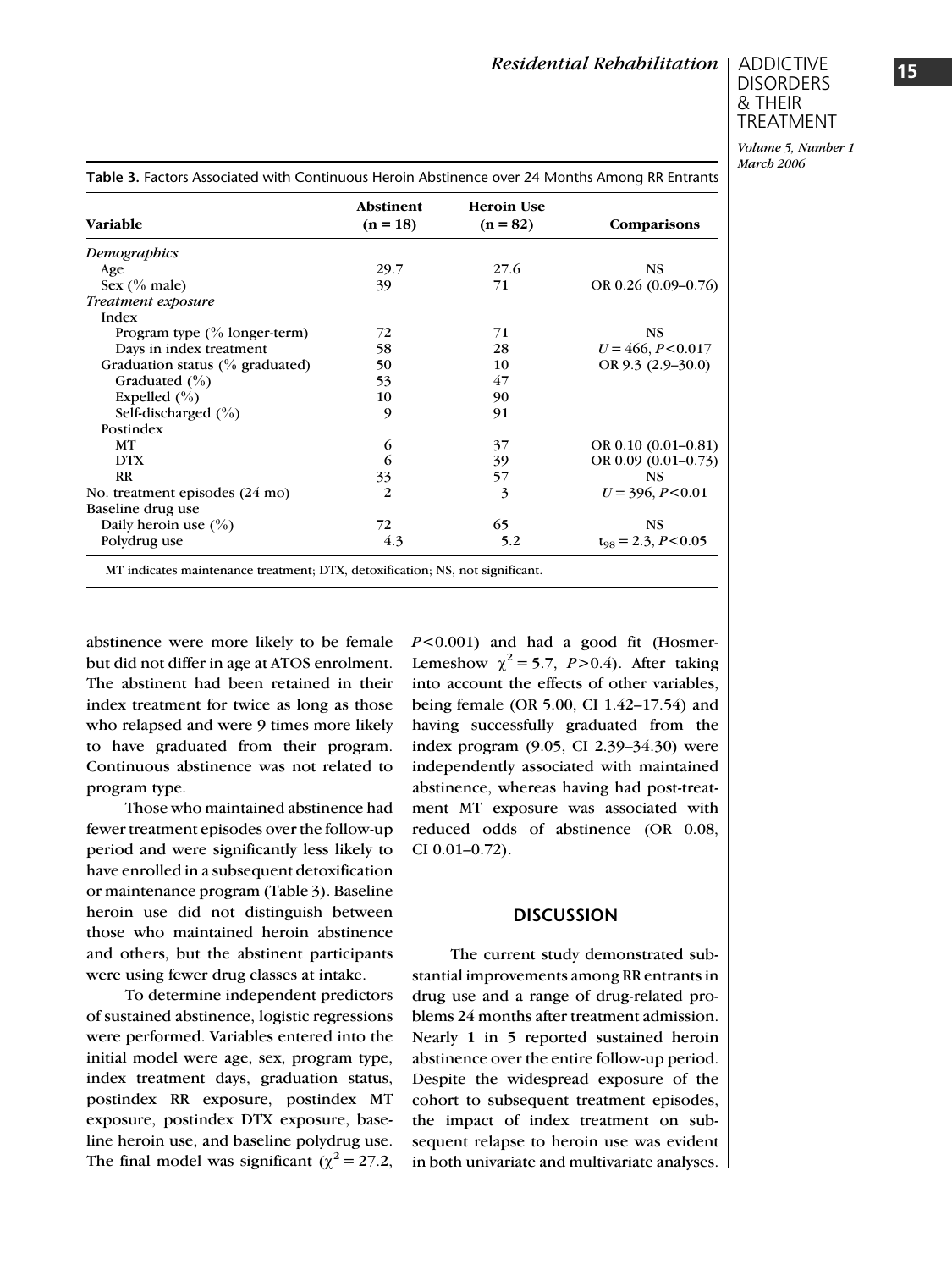## **DISORDERS** & THEIR TREATMENT

Volume 5, Number 1 March 2006

Within both the short- and longer-term index treatments, separation within the first week was uncommon. Only a minority (18%), however, successfully graduated from their index program, with self-discharge the most common means of separation. In fact, a larger proportion were expelled from their index treatment than graduated. The cohort was exposed to extensive treatment over the follow-up period, with the majority subsequently enrolled in further treatment episodes. The fact that there was extensive movement between treatment modalities over the follow-up period indicates that the various treatment modalities do not service discrete populations. Heroin users move freely between drug free treatment, detoxification, and maintenance therapies.

The clinical picture at 24 months was vastly different to that seen at baseline: nearly three quarters were not using heroin, and only 12% were using daily. Consistent with the decline in heroin use, overdose rates, crime, needle sharing, injectionrelated problems, and psychopathology all declined substantially. The decline in heroin use was pronounced at 3 month followup and remained remarkably consistent at subsequent follow-up points. What makes this altered profile so remarkable is the severity of the baseline clinical profile.

Of particular note, 18% reported sustained heroin abstinence over the entire follow-up period. Thus, at 24 month follow-up, three quarters of the cohort were currently heroin abstinent, and a fifth had been so since baseline. There was a large sex difference, with 31% of females reporting sustained abstinence compared with  $11\%$ of males. Multivariate analyses indicated that this was not an artifact of differences in treatment retention or graduation. After taking treatment circumstances into account, females still appeared 5 times more likely to have achieved sustained abstinence.

Despite the subsequent treatment history of the cohort, the role of their index

treatment in the achievement of sustained abstinence was clearly demonstrated. Similar to other studies,  $11,14,16-18$  longer index treatment retention times were associated with better treatment outcome, in this case, sustained heroin abstinence. The circumstances of separation, however, were also vitally important. After controlling for the effects of other variables, those who successfully graduated from their index program were 9 times more likely to achieve sustained abstinence. In fact, multivariate analyses indicated that graduation was more important for sustained abstinence than retention time per se or program type. Thus, a longer retention time ended by self-discharge or expulsion may not be as strongly related to the achievement of abstinence as a successfully completed shorter program. How a treatment episode ends is clearly a major factor in subsequent outcome.

It is important to note that the type of index RR entered was not related to the heroin use at 24 months. Entrants to shorter or longer index RR programs were equally likely to be heroin abstinence at 24 months and to have maintained abstinence since baseline. Again, it was successful graduation, and not program type, that predicted sustained abstinence. It should be noted that, although entrants to longer programs reported heavier baseline heroin use, the overall clinical profile of the two groups was similar. Overall, two similar groups of heroin users appeared to have similar outcomes at 24 months, regardless of index program type.

The fact that subsequent treatment was associated with reduced odds of sustained abstinence may merely reflect that relapse led to more treatment. More broadly, however, the results are consistent with previous studies demonstrating that fewer treatment episodes are associated with better overall treatment outcome. $13,14$ The current study confirms that stable retention is important for treatment outcome but further demonstrates that stable,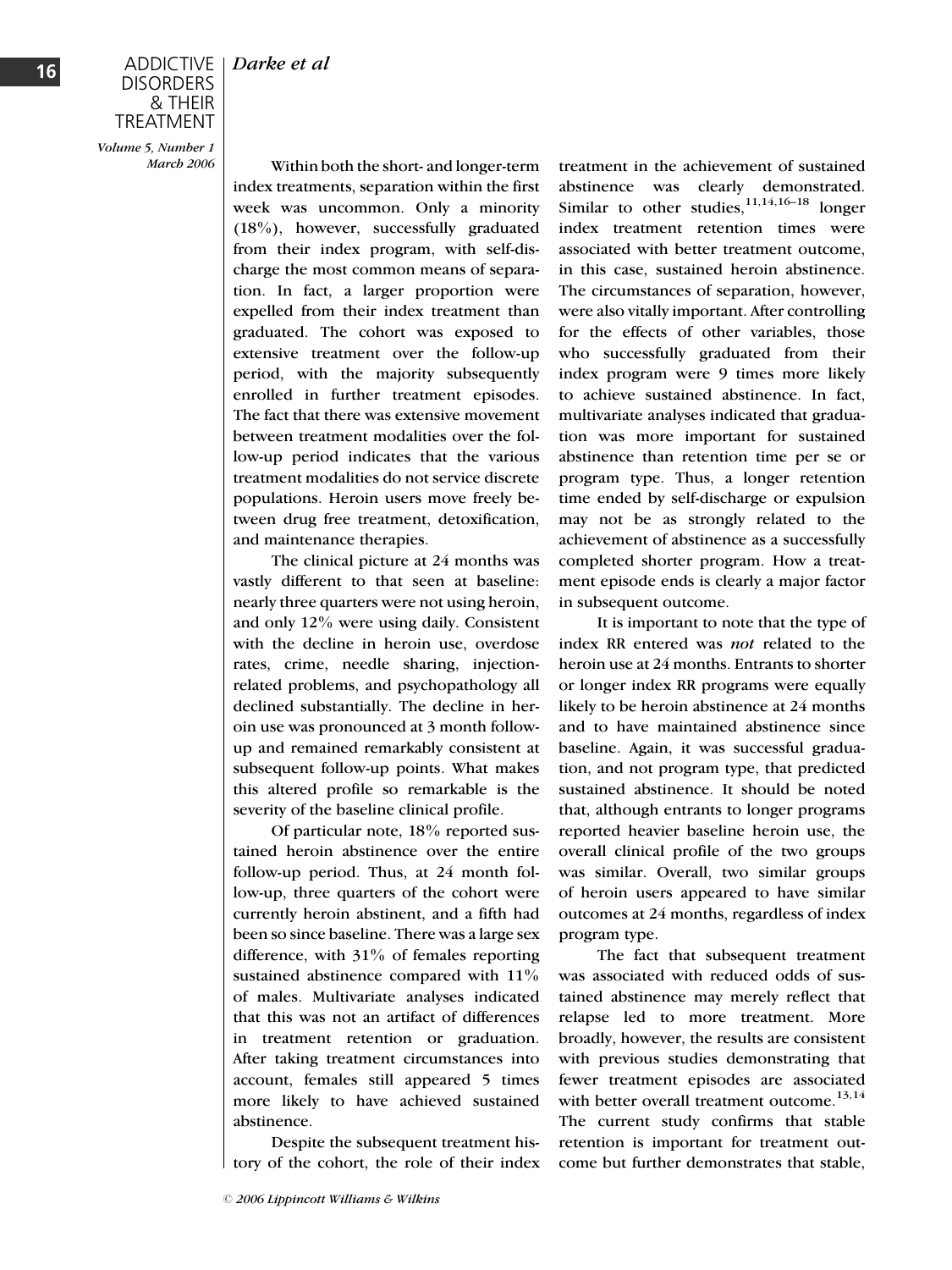March 2006

successfully graduated RR treatment is associated with best outcome.

Failure to achieve sustained abstinence over follow-up was also associated with heavier baseline polydrug use. In fact, of the drug use variables, it was polydrug use that was associated with sustained abstinence. Extensive polydrug use among heroin users has been consistently associated with poorer clinical profiles. $24$  The difficulty for those treating heavy polydrug users is that the primary drug problem is nested in a wide range of other drug use patterns, and polydrug use is strongly associated with psychopathology.<sup>24</sup> It was encouraging then that there had been substantial reductions in polydrug use. The reductions in heroin use were not matched by increases in the use of other drugs.

Despite the general improvement in clinical profile at 24 months and the substantial treatment exposure of the cohort, a high degree of harm was still evident among these long-term heroin users. Approximately 1 in 8 were injecting daily, had current injection-related health problems, and were committing crime. Although the rate was substantially reduced, a 10th of the cohort had overdosed in the preceding year, with consequent exposure to hypoxia and other overdose-related morbidity.25 The average psychological health of the cohort remained at levels far below that of the general population, and 8% met diagnostic criteria for current major depression, a level still exceeding that of the general population.<sup>26</sup>

The current study has implications for agencies providing RR. First, the study clearly demonstrates that the experience of RR impacts positively upon drug use and drug-related problems despite the poor baseline clinical profile of the clients. The study also demonstrates the importance of successful retention, and of graduation in particular, in achieving sustained abstinence. The fact that males were substantially less likely to maintain heroin abstinence suggests that strategies should be directed

at retaining these clients and achieving successful graduation.

In interpreting the results, a caveat should be borne in mind. No biomarkers were collected at 12 and 24 month interview to confirm self-reported heroin use, and it was not feasible to collect biomarkers to cover the entire follow-up period. As such, caution needs to be exercised in interpreting reported abstinence rates. Comparative hair analyses of a subsample of the cohort at 3 month interview, however, showed respectable concordance with self report. In fact, consistent with the broader literature, $27$  most discordance was from reported use not being detected by hair analysis. In addition, the broader literature on the validity of self-reported drug use indicates self-reported drug use has high levels of validity for data collected within the research setting.<sup>27</sup>

In summary, the clinical profile of RR entrants at 24 months post-treatment admission was vastly superior to that seen at baseline. Heroin use was at levels similar to that seen at 12 months, and nearly 1 in 5 reported sustained heroin abstinence since baseline. The study confirms the effectiveness of RR, the importance of treatment retention, and, in particular, the impact of program graduation.

#### **REFERENCES**

- 1. Shand F, Mattick RP. Results from the 4th National Clients of Treatment Service Agencies census: changes in clients' substance use and other circumstances. Aust NZJ Public Health. 2002;26:352–357.
- 2. Goldstein A, Herrara J. Heroin addicts and methadone treatment in Albuquerque: a 22-year followup. Drug Alcohol Depend. 1995;40:139–150.
- 3. Hser Y, Hoffman V, Grella C, et al. A 33-year followup of narcotic addicts. Arch Gen Psychiatry. 2001;58:503–508.
- 4. Oppenheimer E, Tobutt C, Taylor C, et al. Death and survival in a cohort of heroin addicts from London clinics: a 22 year follow-up. Addict. 1994; 89:1299–1308.
- 5. Hulse GK, English DR, Milne E, et al. The quantification of mortality resulting from the regular use of illicit opiates. Addict. 1999; 94:221-229.
- 6. Darke S, Ross J. Suicide among heroin users: rates, risk factors and methods. Addict. 2002;97:1383-1394.